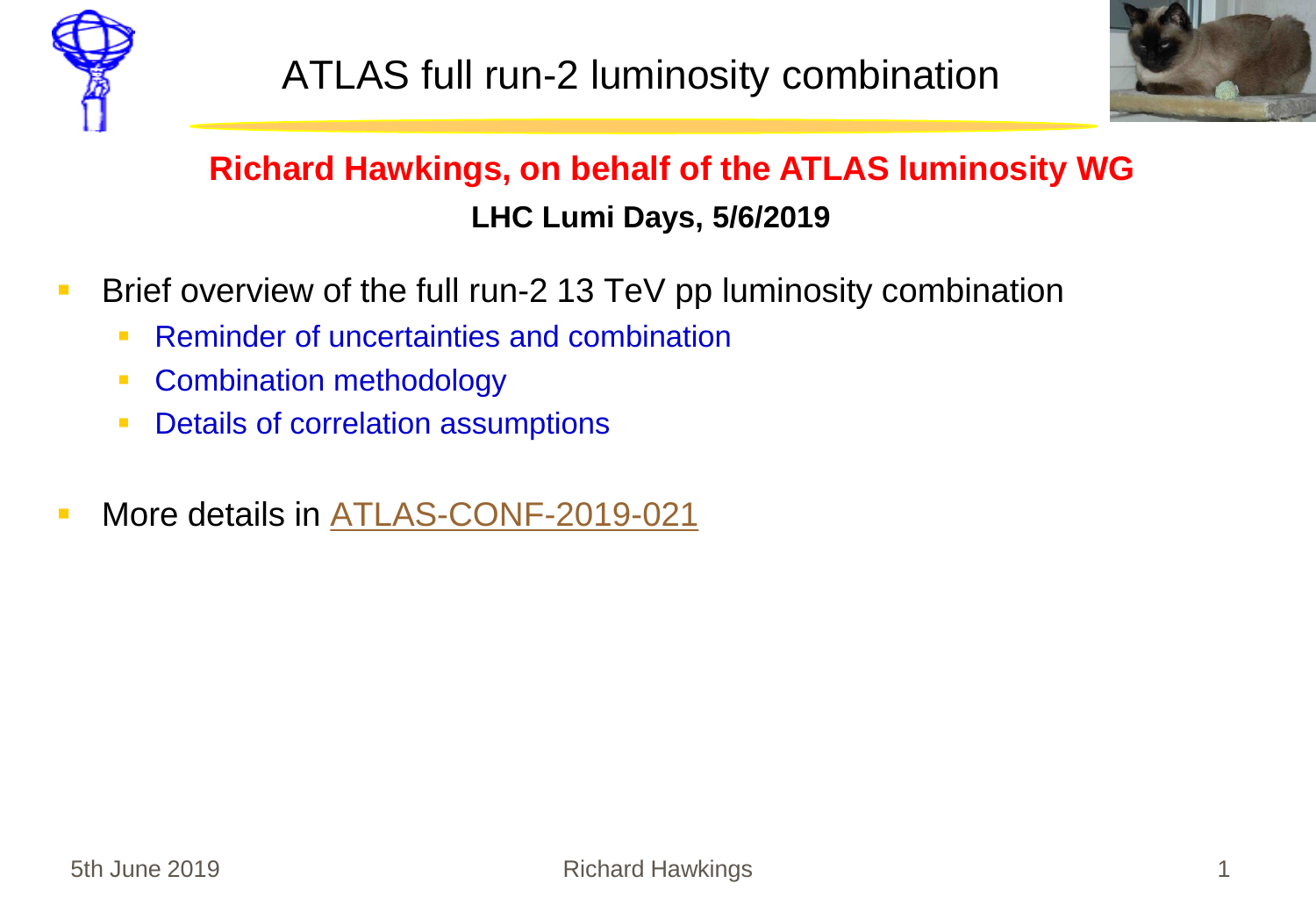## Uncertainties and combination – from yesterday



Comb.

139.0

2.4

 $0.1$ 

 $0.1$ 

 $0.0$ 

 $0.0$ 

 $0.4$ 

 $0.1$ 

 $0.1$ 

 $0.2$  $0.3$ 

 $0.2$ 

 $0.4$ 

 $0.2$ 

 $0.1$ 

 $0.2\,$ 

 $0.5$ 

 $0.2$ 

 $\equiv$ 

 $1.3\,$ 

 $0.1$ 

 $0.6$ 

 $0.2$ 

1.7

2018

58.5

 $1.2\,$ 

 $0.2$ 

 $0.1$ 

 $0.0$ 

 $0.0$ 

0.5

 $0.2\,$ 

 $0.1$ 

 $0.2$ 

 $0.2$ 

 $0.2$ 

 $0.5$ 

0.4

 $0.1$ 

0.4

 $0.6$ 

0.4

 $\overline{1.2}$ 

1.3

 $0.1$ 

0.8

 $0.0$ 

2.0

| $\mathbb{R}^n$ | Per-year uncertainty summary                                  |                                                                               |             |            |
|----------------|---------------------------------------------------------------|-------------------------------------------------------------------------------|-------------|------------|
|                |                                                               | Data sample                                                                   | $2015 + 16$ | 2017       |
|                | Treating 2015+16 as one dataset                               | Integrated luminosity $(h^{-1})$                                              | 36.2        | 44.3       |
|                | Absolute vdM calibration subtotal<br>п                        | Total uncertainty $(h^{-1})$                                                  | 0.8         | 1.0        |
|                |                                                               | Uncertainty contributions $(\%)$ :                                            |             |            |
|                | +Contributions to to physics lumi.<br>$\mathcal{L}$           | DCCT calibration <sup>†</sup>                                                 | 0.2         | 0.2        |
|                | <b>Total uncertainties for individual</b><br>×                | FBCT bunch-by-bunch fractions                                                 | 0.1         | 0.1        |
|                |                                                               | Ghost-charge correction*                                                      | 0.0         | 0.0        |
|                | years are 2.0-2.4%                                            | Satellite correction <sup>†</sup>                                             | 0.0         | 0.0        |
|                | Largest single uncertainty from                               | Scan curve fit model <sup><math>\uparrow</math></sup>                         | 0.5         | 0.4        |
|                | calibration transfer                                          | Background subtraction                                                        | 0.2         | 0.2        |
|                |                                                               | Orbit-drift correction                                                        | 0.1         | 0.2        |
| $\mathbb{R}^3$ | Combination of years                                          | Beam position jitter <sup>†</sup>                                             | 0.3         | 0.3        |
|                |                                                               | Beam-beam effects*                                                            | 0.3         | 0.3        |
|                | <b>Taking correlations into account</b>                       | Emittance growth correction <sup>*</sup>                                      | 0.2         | 0.2        |
|                | */+=fully/partially correlated<br><b>I</b>                    | Non-factorization effects <sup>*</sup>                                        | 0.4         | 0.2        |
|                |                                                               | Length-scale calibration                                                      | 0.3         | 0.3        |
| $\mathbf{r}$   | Total run 2 lumi: $139.0 \pm 2.4$ fb <sup>-1</sup>            | ID length scale*                                                              | 0.1<br>0.2  | 0.1<br>0.2 |
|                |                                                               | Bunch-by-bunch $\sigma_{\rm vis}$ consistency<br>Scan-to-scan reproducibility | 0.5         | 1.2        |
|                | Uncertainty 1.7%, dominated by<br>$\mathcal{L}_{\mathcal{A}}$ | Reference specific luminosity                                                 | 0.2         | $0.2\,$    |
|                | calibration transfer and then long-                           | Subtotal for absolute vdM calibration                                         | 1.1         | 1.5        |
|                | term stability                                                | Calibration transfer <sup>†</sup>                                             | 1.6         | 1.3        |
|                |                                                               | Afterglow and beam-halo subtraction <sup>*</sup>                              | 0.1         | 0.1        |
|                | Significant reduction in error as<br>п                        | Long-term stability                                                           | 0.7         | 1.3        |
|                | some sources only partially                                   | Tracking efficiency time-dependence                                           | 0.6         | 0.0        |
|                |                                                               | Total uncertainty $(\%)$                                                      | 2.1         | 2.4        |
|                | correlated<br>5th June 2019                                   | <b>Richard Hawkings</b>                                                       |             |            |

**State Advances 2019 Richard Hawkings 2019 Property 2019 Property 2019 Property 2019 Property 2019 Property 2019 Property 2019 Property 2019 Property 2019 Property 2019 Property 2019 Property 2019 Property 2019 Property 20**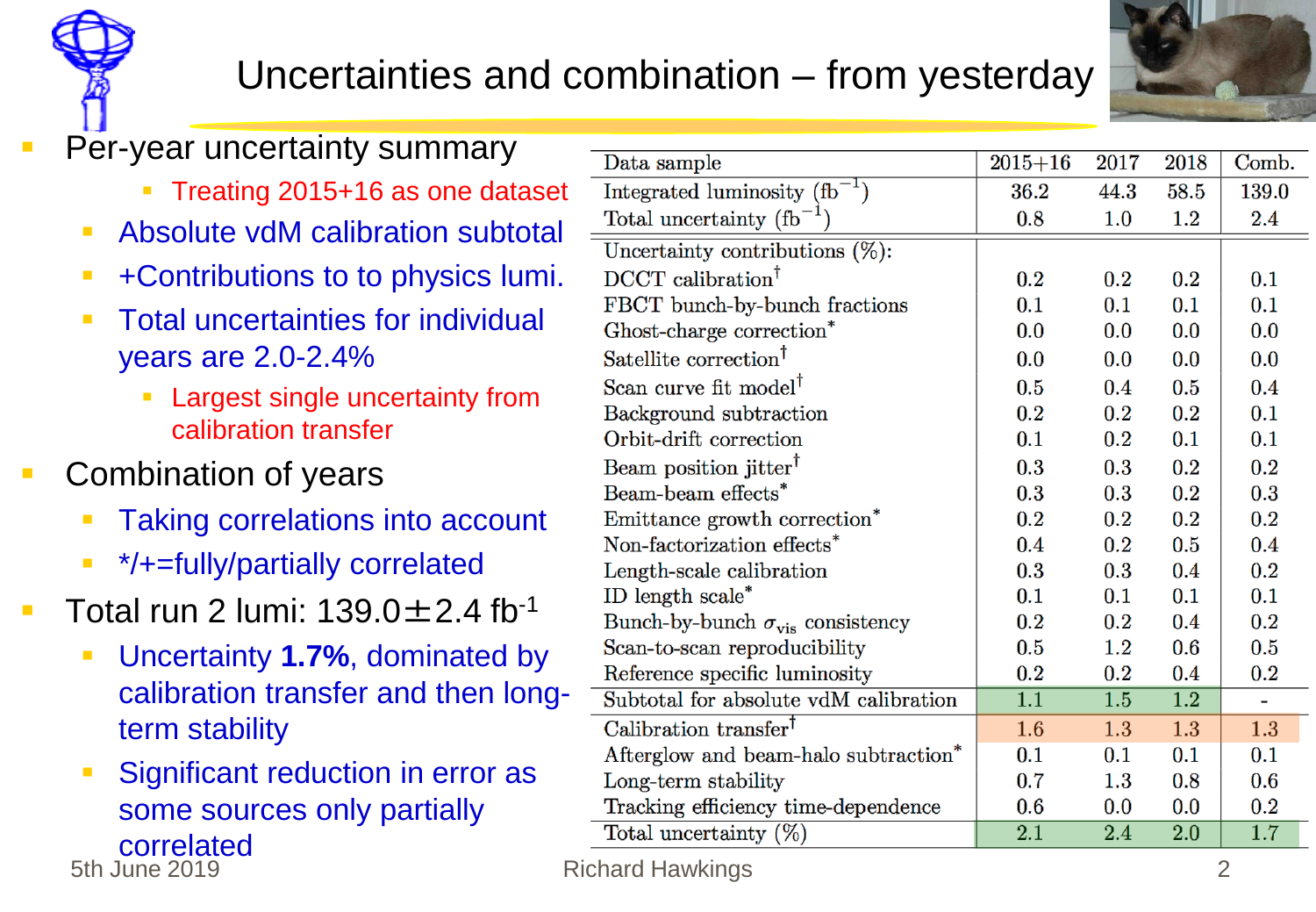



- Straightforward error propagation:
	- Total integrated luminosity is sum of all years:  $L_{\text{tot}} = \Sigma_i L_i$
	- Variance of the total depends on covariance matrix  $V_{L}$  encoding the errors on individual years:<br> $\sigma_{L \leftrightarrow L}^{2} = \mathbf{G} V_{L} \tilde{\mathbf{G}}$ individual years:
	- **G** is vector of derivatives:
		- **Unit vector as combination is simple sum**

$$
\mathbf{G} = \left(\frac{\mathrm{d}L_{\mathrm{tot}}}{\mathrm{d}L_1}, \frac{\mathrm{d}L_{\mathrm{tot}}}{\mathrm{d}L_2}, \frac{\mathrm{d}L_{\mathrm{tot}}}{\mathrm{d}L_3}, ...\right) = (1, 1, 1, ...)
$$

- **Exaluation of the covariance matrix**  $V_L$ **:** 
	- Sum of individual sources with uncertainties  $\sigma_i$  in each year (many separate uncorrelated and correlated sources):

$$
V_L = \begin{pmatrix} \sigma_1^2 & 0 & 0 \\ 0 & \sigma_2^2 & 0 \\ 0 & 0 & \sigma_3^2 \end{pmatrix} + \begin{pmatrix} \sigma_1^2 & \sigma_1 \sigma_2 & \sigma_1 \sigma_3 \\ \sigma_1 \sigma_2 & \sigma_2^2 & \sigma_2 \sigma_3 \\ \sigma_1 \sigma_3 & \sigma_2 \sigma_3 & \sigma_3^2 \end{pmatrix} + \dots
$$
  
\nuncorrelated  
\ncorrelated

- Some sources are not relevant in all years, so have some  $\sigma_i=0$
- Sources with both correlated and uncorrelated parts are handled by being broken **into two separate contributions to V<sub>L</sub>**<br>Richard

**Straighter 2019 Richard Hawkings 3**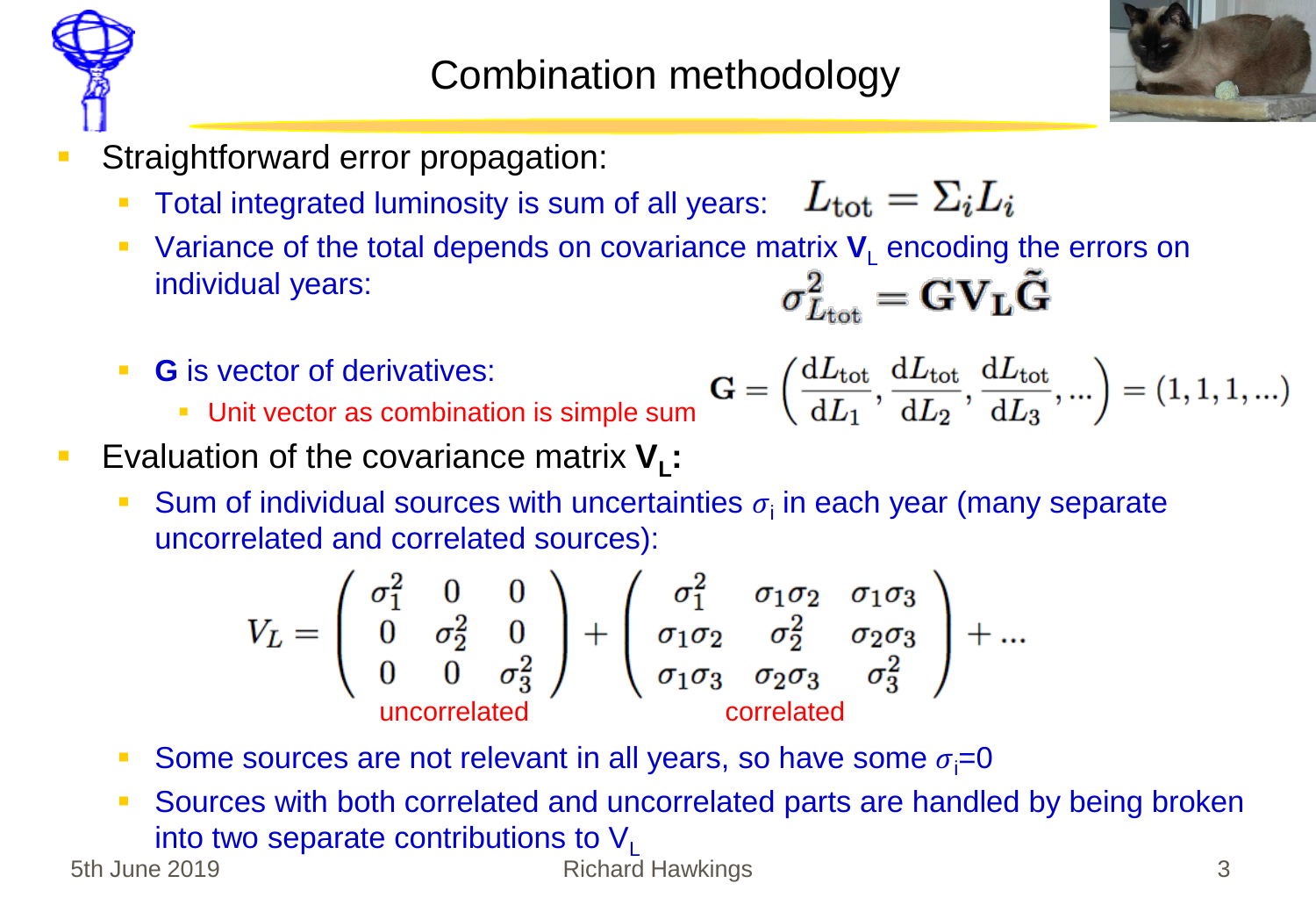



- Separate vdM scan session in each year
	- 'Random' uncertainties should be uncorrelated
	- 'Systematic' uncertainties should be correlated always have the same bias
- **Random/uncorrelated uncertainties** 
	- Bunch-to-bunch and scan-to-scan  $\sigma_{vis}$  consistency
	- Reference specific luminosity (i.e. comparison of  $\Sigma_x$ ,  $\Sigma_y$  from different algorithms)
		- All these fluctuate a lot from year to year, depending on quality/consistency of scan sets
	- Orbit drift corrections (depend on details of what happened in each scan session)
	- Background subtraction (dominated by statistical fluctuations, small, 0.2% / year)
	- Length scale calibration (independent calibration each year, orbit drift unc.)
- **Fully or partially correlated uncertainties** 
	- Non-factorisation not really understood, likely same underlying cause each year
	- Beam-beam effects: common MADX-based calculation
	- Fit model partially correlated
		- Different pairs of fit functions used to set error in 2016 and 2017+2018
	- Beam position jitter correlated 2015-17 (from run-1), new evaluation for 2018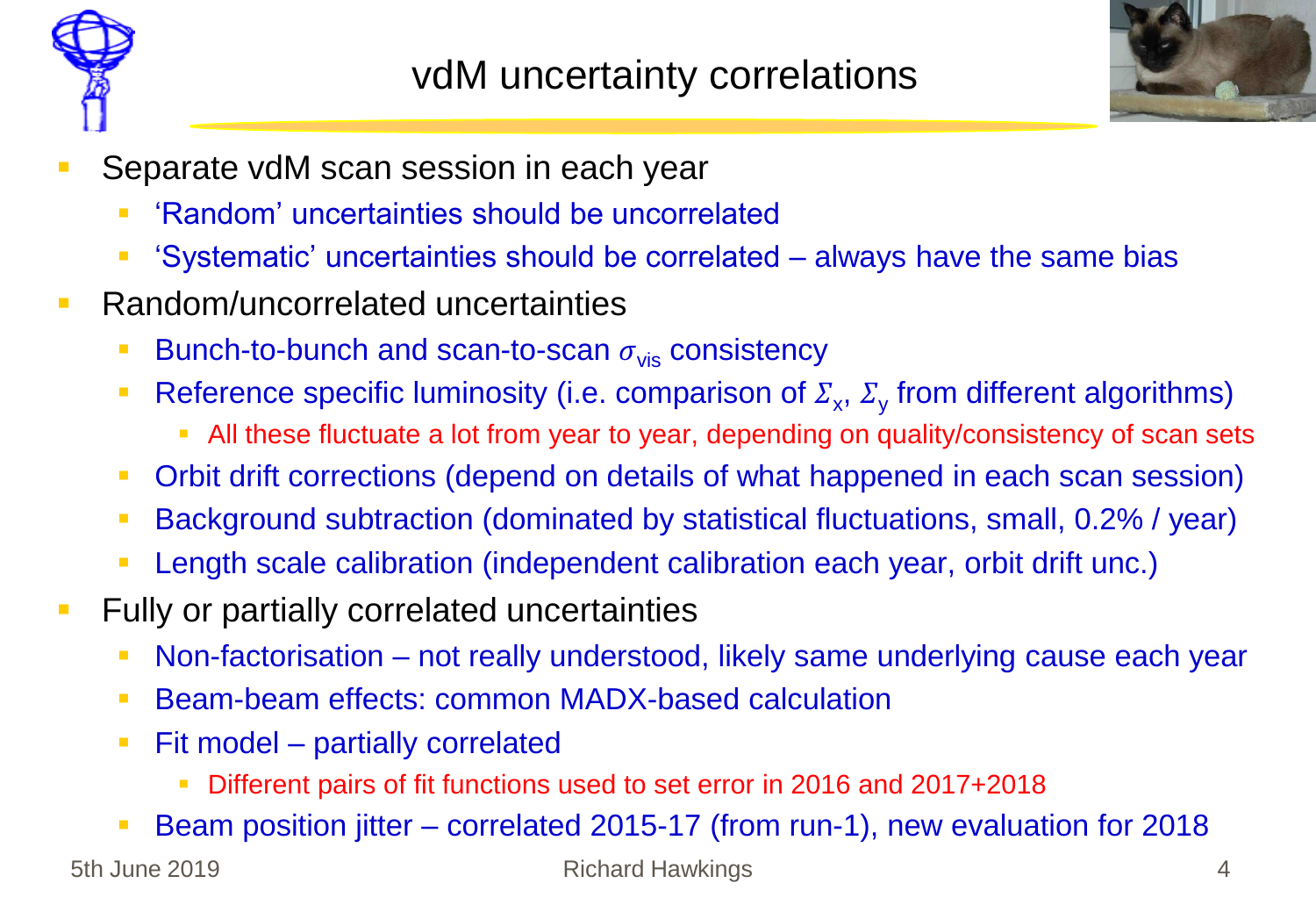



- Bunch population product
	- DCCT partially correlated (only calibration source and bunch-pattern dependence)
	- FBCT uncorrelated dominated by electronic noise (statistical)
	- **Ghost and satellite corrections correlated** 
		- Common instrumentation and methodology (but small, <0.1%)
- **E.** Calibration transfer uncertainties
	- Tile vs. track-counting comparison largely correlated
		- **Larger value of 1.6% in 2016 c.f. 1.3% in 2017-18**
		- Take correlated uncertainty of 1.3% in all years, plus 0.9% uncorrelated in 2016 only
- **Long-term stability** 
	- Taken to be uncorrelated dominated by different detector comparisons in the different years, no common trends in time
		- Apart from start-of-year effects, which affect only a small fraction of the total luminosity
	- **Tracking efficiency time dependence only an issue for 2016**